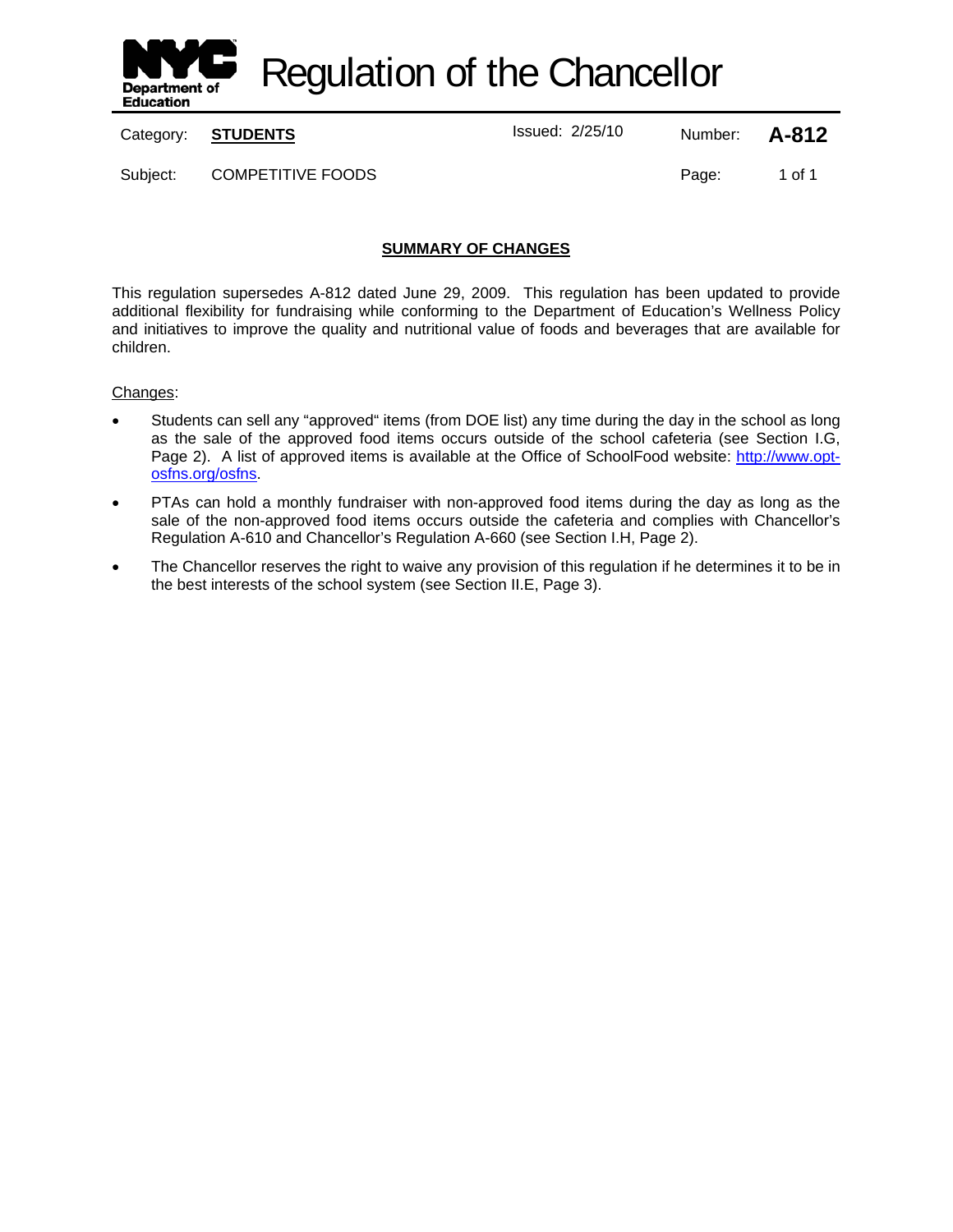## **ABSTRACT**

To improve the nutritional quality of food and beverages available for sale to students at school, this regulation provides that only foods and beverages approved by the Office of SchoolFood and/or purchased through central contracts may be sold to pupils during prescribed times within the school day.

Foods and beverages available to students in school stores and/or in vending machines must be purchased through the Department of Education's ("DOE") centrally approved contracts and may be sold only at approved times. Schools must remove all vending machines not ordered from the DOE contract.

Fundraising sales involving non-approved food items and/or non-approved beverages are prohibited between the time school begins and 6:00 PM, with an exception explained in the next paragraph for PA/PTA fundraising sales. Students can sell any approved items any time during the day in the school as long as the sale occurs outside of the school cafeteria.

PA/PTA fundraising sales involving non-approved food items are limited to once per month. All PA/PTA fundraising activity within this regulation must also comply with Chancellor's Regulation A-610 and Chancellor's Regulation A-660.

This regulation requires that vending machines in areas accessible only by school staff be acquired from the central contract if the contract provides for exclusivity, but does not limit the types of beverages and food that may be sold in areas accessible only by school staff. Compensation to the DOE from vending machines in school staff areas must be allocated to General School Funds.

All revenue generated from school-based snack food and beverage sales that is available to the schools must be treated in the same manner as General School Funds, meaning that the revenue must be accounted for and spent in conformity with the DOE Standard Operating Procedures ("SOP") Chapter entitled, "*General School Funds and Cash Transactions.*"

It is the principal's responsibility to ensure that this regulation is followed.

## **BACKGROUND**

 $\overline{a}$ 

Good nutrition plays an essential role in health and development and helps young people do well in school. Numerous studies have proven the link between nutrition and academic performance as measured by test scores, attendance rates, tardiness, and discipline. Because children are in school for a substantial portion of the school day, the Department of Education plays a critical role in helping students learn healthy eating habits. Effective school nutritional policies can help children learn to make healthy choices in their selection of foods.

The maintenance of a healthy weight, starting in childhood, is a strong factor in avoiding many of the additional health risks that have been associated with obesity. Being obese increases immediate health risks for young people such as Type 2 diabetes, mental health effects of low self-esteem, depression, and poor school performance. Obesity also increases risk factors for long-term cardiovascular health such as high blood pressure and cholesterol, as well as for some forms of cancer.

The DOE's SchoolFood and Nutrition Program follows healthy food guidelines in the development of meals for the school breakfast and lunch programs and is in the process of raising the nutritional quality of food served to New York City students. Other foods that are made available to children in school should meet the same high nutritional guidelines. To meet this objective, this regulation outlines the restriction on the sale of snack foods and beverages outside of the school food program from the beginning of the school day until 6:00 PM weekdays.

With reference to food vending machines and purchases of food items from central DOE contracts, sentences in this regulation that are marked with an asterisk shall take effect upon notice to principals that the DOE has entered into a central contract(s) for food items.

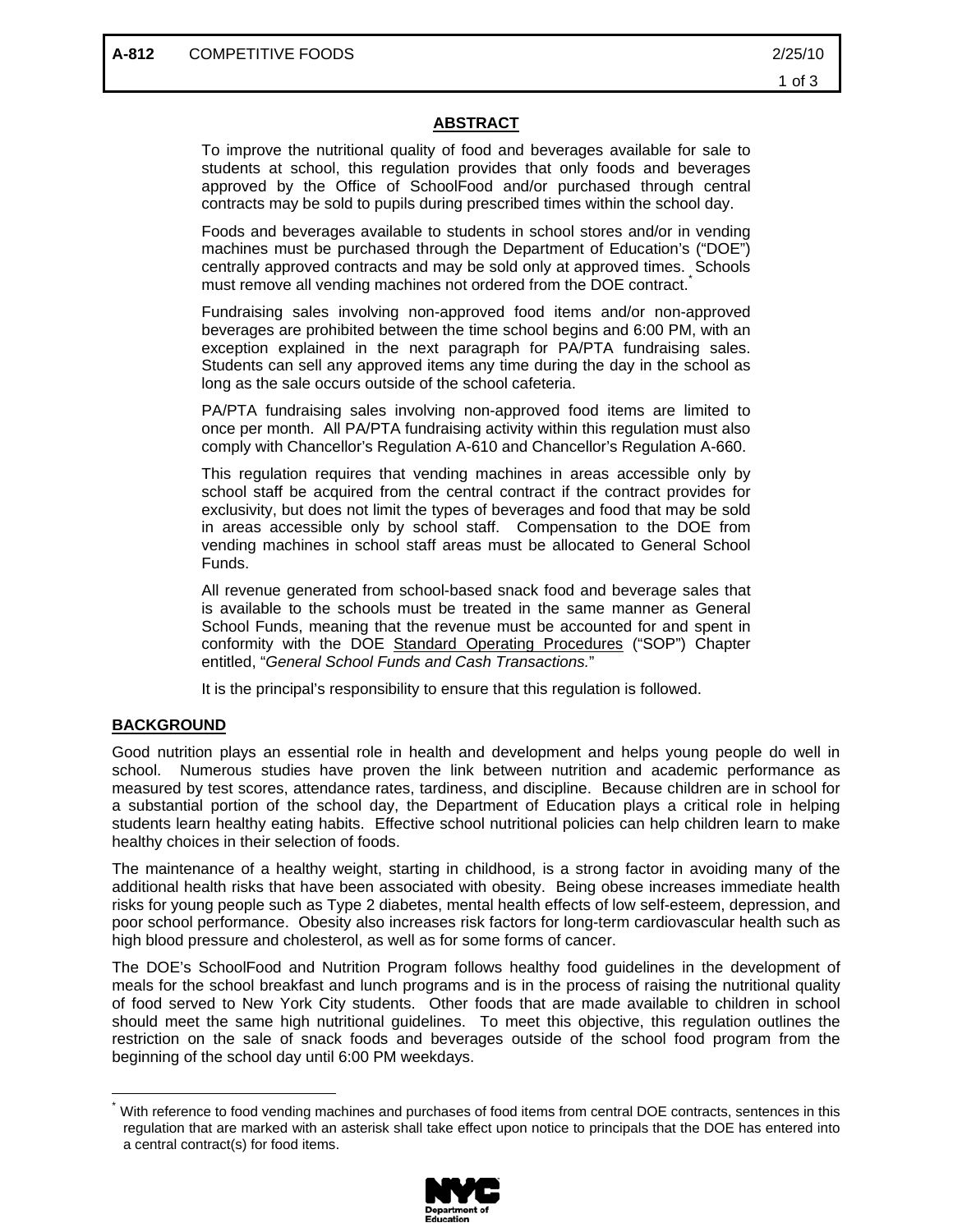#### **I. GUIDELINES FOR SALE OF FOOD AND BEVERAGE ITEMS**

- A. **Only approved foods and beverages** may be offered for sale to students through vending machines, school stores, student fundraising, and/or other school fundraising activities from the beginning of the school day through 6:00 PM weekdays, with one exception for PA/PTA fundraising (Section I, Paragraph "H" below). Furthermore, schools may not sell any food items (including approved foods) during mealtimes (including breakfast) through vending machines or school stores. PA/PTA fundraising activities, student fundraising activities, or other school fundraising activities are allowed as set forth in Section I, Paragraphs "G" and "H" below. Schools may sell approved beverages throughout the entire school day. Information about approved beverages, approved food/snack items, food and beverage ingredients, amounts, and portion sizes offered for sale to children, and other applicable dietary restrictions is available at the Office of SchoolFood ("SchoolFood") website: http://www.opt-osfns.org/osfns. Please note that when referring to food and beverages in this regulation, the use of the word "approved" shall refer to those items that have been approved by SchoolFood as meeting the nutritional standards referenced herein and in no way shall be deemed or interpreted as an endorsement of those items by the DOE
- B. Food and beverage items that will be available to students in vending machines and school stores during prescribed times within the school day must be purchased from the DOE's central contracts.
- C. Schools are responsible for maintaining accurate records of purchases made from the contracts and must account for the proceeds consistent with the terms of the SOP Chapter on General School Funds and Cash Transactions.
- D. Schools may not purchase, lease, or use equipment for making any type of food and/or beverage on-site to be sold to students. Schools currently using such equipment must discontinue use immediately.
- E. Schools seeking to use vending machines must use the DOE's central contracts, which provide machines equipped with timers. The snack vending machine contractor will be required to set the timers to lock the machines during the breakfast meal and then again, during the lunch periods. Schools may not enter into vending machine or food and beverage purchase contracts with any other vendors. Snack vending machines may not be used in any schools serving grade levels pre-kindergarten ("PK") through five (5).

Schools are responsible for removing all beverage vending machines and snack vending machines not ordered from the central DOE contract.

- F. School stores must not sell food items during breakfast and from the beginning of the first lunch period until the end of the last lunch period.
- G. Student and other school fundraising activity involving the sale of food items must be for approved foods only; however, such approved food items may be sold from the beginning of the school day until 6:00 PM as long as the sale of the approved food items occurs outside the cafeteria. The list of approved foods is available at the Office of SchoolFood website: http://www.opt-osfns.org/osfns. To add new items to this list, please contact the Office of SchoolFood at (718) 707-4249 or schoolfoodpolicy@schools.nyc.gov.
- H. PA/PTA food fundraising is limited to once per month. During this monthly sale, the rule respecting the sale of non-approved food items may be lifted to permit the PA/PTA to raise funds using non-approved food items not otherwise prohibited by law during the school day as long as the sale of the non-approved food items occurs outside the cafeteria. In addition, all PA/PTA fundraising activity within this regulation must comply with Chancellor's Regulation A-610 and Chancellor's Regulation A-660.
- I. Non-contractor third parties cannot be permitted to sell food or beverages of any type to students and school staff on school premises, including the schoolyard, at any time.
- J. This regulation is not intended to limit the types of food and beverages that may be sold in employee lounges or other space only accessible to teachers and school staff. School